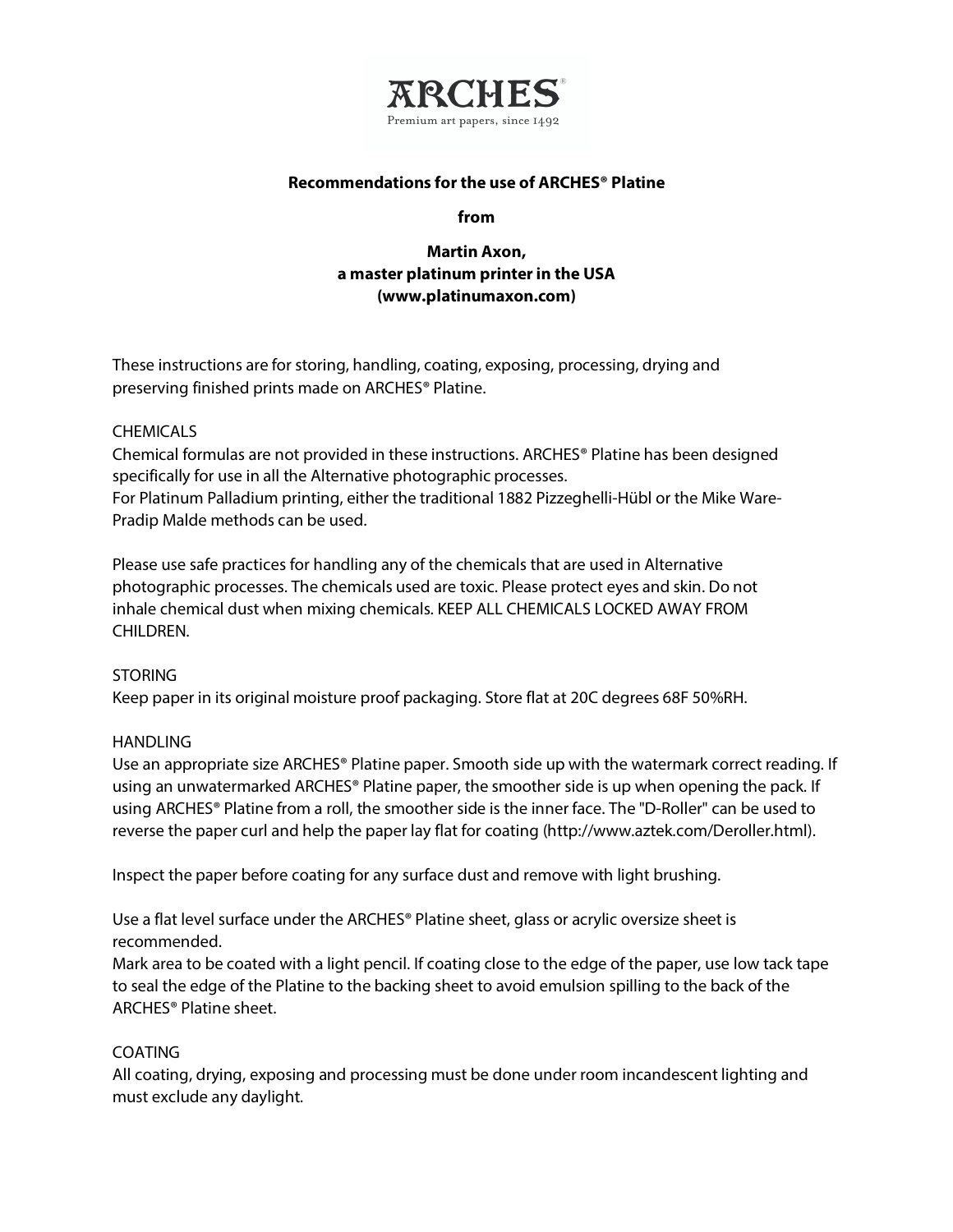

Wear eye protection and waterproof hand protection when mixing chemicals and coating the ARCHES® Platine sheet of paper.

Avoid touching the paper with your fingertips where the coating will be applied.

The popular coating method is by glass coating rod or a damp brush with no metal parts. Use a combination of plastic rod and damp brush to coat large prints.

The amount of sensitizer required for coating depends on the relative humidity of the paper and the working environment. A 50% relative humidity in the workspace is recommended.

If the workplace relative humidity is very low then humidification of the paper surface may be needed before coating. A 6% relative humidity on the paper surface is suggested.

For an 8x10 inch image a minimum of 2 milliliters total solution is used. For larger prints use 4 milliliters per square foot.

Allow emulsion to surface dry for 2 minutes then use heat to finish the drying process until the paper's surface is dry.

The coating and drying process should take between 5 and 10 minutes. Then immediately expose your print.

It is not recommended to leave paper to naturally dry over hours or to store coated paper.

### EXPOSING

Protect the negative with a thin mylar sheet to avoid transfer of platinum emulsion to your negative.

A UV wavelength exposure light source is required for exposure.

A pressure contact printing frame can be used for small prints but a vacuum frame should be used to ensure a sharp image on larger prints.

To determine correct exposure first make a step test exposure to determine the minimum exposure needed to create the best DMAX. If the print you make from your negative at this minimum exposure time is much too dark the negative may not be suitable for printing.

### **PROCEESSING**

Wear waterproof gloves and protect your eyes.

Put the exposed sheet in one movement into the developer, continue agitation for 3 minutes. Lift the print from the developer and allow it to drain and then move into a running water rinse until most of the yellow color is released, approximately 5 minutes.

First clearing bath should be acidic. Use for 15 minutes with agitation.

Drain print and move to running water rinse for 5 minutes.

Second clearing bath should be slightly alkaline for 15 minutes with agitation.

Drain print and move to final running water wash for 30 minutes.

### **DRYING**

Drain the print from the final wash and blot the print surface dry, hang print to air dry or place between acid free blotters to press dry. A heated dry mount press can also be used to achieve a very flat hot press surface after the print is dry.